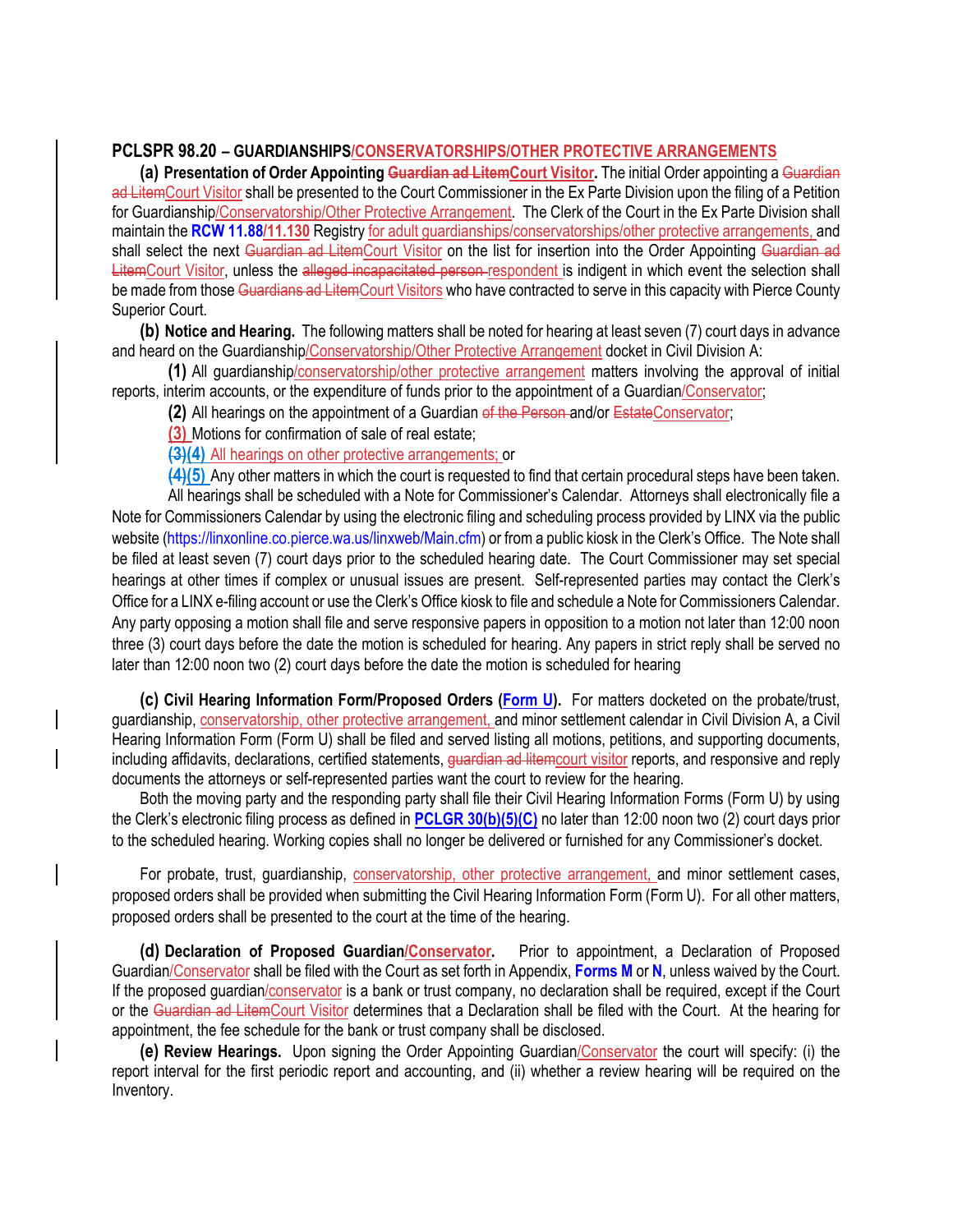At the time the Order Appointing Guardian/Conservator is filed, the Clerk's Office shall schedule the date for the *initial* review hearing on the assigned judicial department's Friday motion docket, not more than 120 days after the anniversary date of the guardian's and/or conservator's appointment. Guardianships/Conservatorships shall be reviewed at least annually unless the court extends the review period. The periodic reports and accountings shall be filed and a working copy provided to the assigned judicial department within 90 days after the anniversary date of the guardian's and/or conservator's appointment. Anyone e-filing the periodic report and accounting shall be responsible for ensuring the working copies are timely provided to the assigned judicial department.

Review hearings on *subsequent* periodic reports and accountings shall be automatically scheduled by the court and heard on the assigned judicial department's Friday motion docket not more than 120 days after the anniversary date of the guardian's and/or conservator's appointment. Any change to the scheduled review date shall be noted before the assigned judicial department. Review hearings on the final report and accounting must be noted and heard on the judicial assigned department's Friday motion docket. Working copies of the final report and accounting shall be provided to the assigned judicial department at the time the final report and accounting are filed. Anyone e-filing the final report and accounting shall be responsible for ensuring the working copies are timely provided to the assigned judicial department. A fax or email transmittal of working copies shall not be acceptable delivery.

**(f) Guardianship/Conservatorship Summary.** A Guardianship/Conservatorship Summary as set forth in **Form O** shall be completed and placed directly below the case caption or on a separate cover page on all Orders Appointing a Guardian and/or Conservator and Orders Approving a Guardian's and/or Conservator's Pperiodic Report or Accounting.

**(g) Delinquency Calendar.** The assigned judicial department shall track all guardianship/conservatorship cases which require court review. The department shall notify the guardian and/or conservator and counsel of cases where periodic reports and accountings are delinquent and direct the guardian and/or conservator and counsel to appear at a hearing where sanctions may be imposed and/or the guardian and/or conservator removed. The department may appoint a guardian ad litemcourt visitor to investigate and report back to the court as to whether the guardian and/or conservator should be removed or other protections put in place for the benefit of the incapacitated personindividual subject to guardianship and/or conservatorship.

**(h) Expiring Letters of Guardianship and/or Conservatorship.** The Clerk's Office shall issue Letters of Guardianship and/or Conservatorship to the appointed guardian and/or conservator. The Letters shall expire on the  $120<sup>th</sup>$  day after the anniversary date of the quardian's and/or conservator's appointment, unless a different date is ordered by the court. A guardian and/or conservator has no authority to act on behalf of the incapacitated personindividual subject to guardianship and/or conservatorship without valid Letters of Guardianship and/or Conservatorship.

**(i) OathsAcceptance of appointment.** The guardian/conservator name(s) shall be typed or printed on the oathacceptance of appointment as it appears in the order. When a quardian/conservator changes his or hertheir name, he or shethey shall obtain an order for new letters and file an eath acceptance of appointment under the new name in order to receive new letters of guardianship/conservatorship. The expiration date of the letters shall remain the same unless changed by new court order.

**(j) Vulnerable Adult Protection Petitions.** Any petition protecting a vulnerable adult shall be filed as a civil matter separate from any guardianship matter. If there is an existing guardianship/conservatorship case when the Vulnerable Adult Petition is filed, a copy of any Protection order shall be placed in that file.

**(k) Loss of Voting Rights.** In accordance with **RCW 11.88.010(5)**, and/or RCW 11.130.310 if an incapacitated personindividual subject to guardianship/conservatorship loses the right to vote, the Order Appointing Guardian/Conservator or Approving Report shall include a specific finding on the loss of the right to vote. The Guardian/Conservator shall also submit a Notice of Loss of Voting Rights to the court that includes the name, address, and date of birth of the incapacitated personindividual subject to guardianship/conservatorship and that directs the Clerk to forward the Notice of Loss of Voting Rights to the County Auditor. In the event the guardianship/conservatorship is terminated by a determination of competency of the individual, the court shall direct the Clerk to send to the County Auditor a certified copy of the Order Restoring Voting Rights including the same